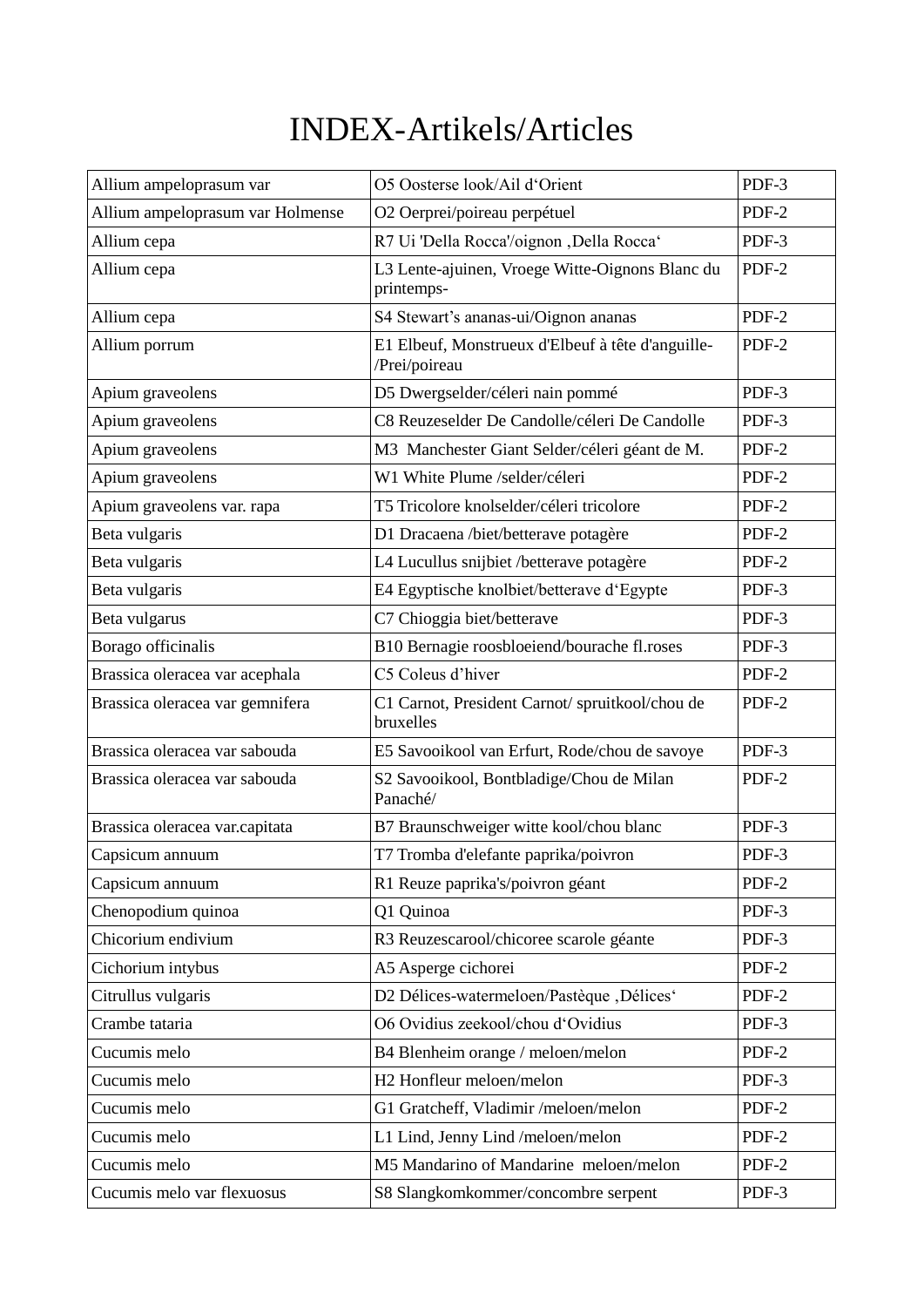| Cucumis sativus               | B1 Bonneuil witte /komkommer/concombre                                 | PDF-2 |
|-------------------------------|------------------------------------------------------------------------|-------|
| Cucumis sativus               | J3 Japanse klimmende komkommer/concombre<br>grimpant                   | PDF-3 |
| Cucumis sativus               | R4 Rytova komkommer/concombre de Rytov                                 | PDF-3 |
| Cucumis sativus               | C4 Corosan komkommer/concombre de Corosan                              | PDF-2 |
| Cucumis sativus               | E3 Erfurter<br>Tentoonstellingskomkommer/concombre d'Erfurt            | PDF-2 |
| Cucurbita ficifolia           | S5 Siam pompoen/courge de Siam                                         | PDF-3 |
| Cucurbita maxima              | E2 Eysines, Brodé Galeuse /pompoen/courge                              | PDF-2 |
| Cucurbita maxima              | M1 Messina /pompoen/courge                                             | PDF-2 |
| Cucurbita maxima              | O1 Olive Rouge/pompoen/courge                                          | PDF-2 |
| Cucurbita maxima              | P3 Pike's Peak of Sibley pompoen/courge                                | PDF-2 |
| Cucurbita maxima              | V2 Valparaiso pompoen /courge                                          | PDF-2 |
| Cucurbita maxima              | W3 Walvispompoen, courge Baleine                                       | PDF-2 |
| Cucurbita moschata            | N2 Charles Naudin pompoen/courge                                       | PDF-3 |
| Cucurbita moschata            | J1 Japanese Pie-/pompoen/courge                                        | PDF-2 |
| Cucurbita moschata            | M6 Miel de Turquie /pompoen/courge                                     | PDF-2 |
| Cucurbita pepo                | A4 Ananas, white-/ pompoen/courge                                      | PDF-2 |
| Cucurbita pepo                | B5 Belmonte sneeuwwitte courgette/                                     | PDF-2 |
| Cucurbita pepo                | T2 Touraine /pompoen/citrouille de Touraine                            | PDF-2 |
| Cucurbita pepo                | W5 Winter Luxury pompoen/courge                                        | PDF-3 |
| Cynara cardunculus            | K3 Kardoen Rouge d'Alger/cardon Rouge d'Alger                          | PDF-3 |
| Cynara scolymus               | A3 Artisjok/ variatie                                                  | PDF-2 |
| Daucus carota                 | W4 Witte wortels, carottes blanches                                    | PDF-3 |
| Dioscorea fargesii            | F2 Farges Yamswortel                                                   | PDF-2 |
| Fragaria semperflorens        | T1 Triomphe des Marchés alpina /aardbei/fraisier                       | PDF-2 |
| Fragaria x ananassa           | A6 Aroma's bij aardbeirassen/fraisier                                  | PDF-2 |
| Fragaria x ananassa           | B3 Black Prince aardbei/Zwarte Prins/fraisier                          | PDF-2 |
| Fragaria x ananassa           | B11 Zwarte Belgische aardbeien/fraisier                                | PDF-3 |
| Fragaria x ananassa           | C2 Coeur de Saint-Innocent, Aardbei /fraisier                          | PDF-2 |
| Fragaria x ananassa           | D3 Deutsche Kronprinzessin / aardbei/ fraisier                         | PDF-2 |
| Fragaria x ananassa           | F1 Frau Mieze Schindler /aardbei/ fraisier                             | PDF-2 |
| Fragaria x ananassa           | L2 Lennig's White /aardbei/ fraisier                                   | PDF-2 |
| Fragaria x ananassa           | M7 May Queen aardbei/ fraisier                                         | PDF-2 |
| Fragaria x ananassa           | P1 Prof.Ed.Pynaert /aardbei/ fraisier                                  | PDF-2 |
| Fragaria x ananassa           | M8 Madame Moutot-aardbei/ fraisier                                     | PDF-3 |
| Humulus                       | H1 Hop als moesplant/Houblon                                           | PDF-2 |
| Lactuca sativa                | R2 Reuze sla's/laitue géante                                           | PDF-3 |
| Lactuca sativa var. angustana | A7 Aspergesla, Stengelsla--'Blonde de Chine de<br>Merv'/laitue asperge | PDF-2 |
| Lathyrus tuberosus            | A8 AardnootGesse tubéreuse                                             | PDF-3 |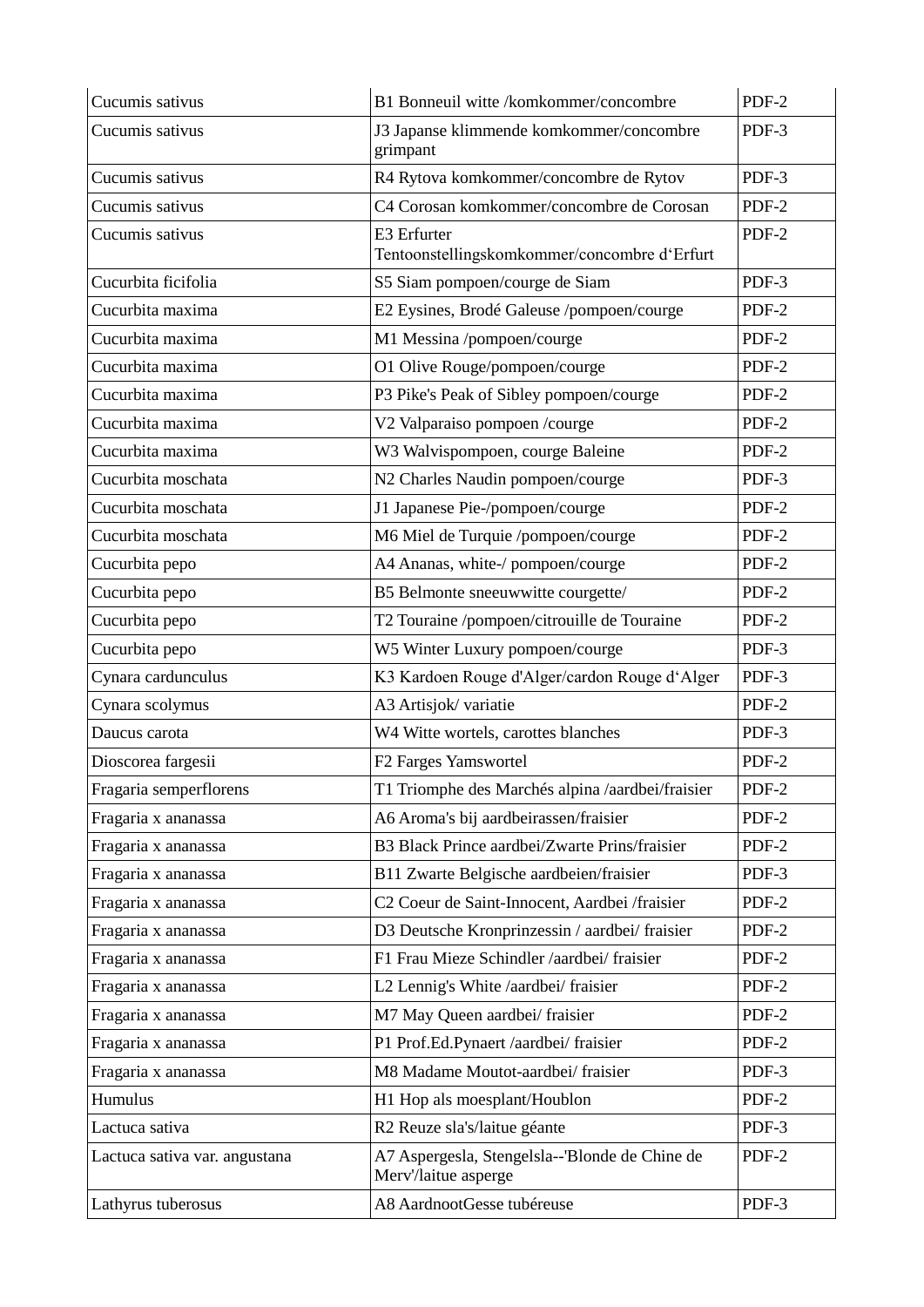| Lycopersicum esculentum                    | A2 Alice Roosevelt /tomaat/tomate                                    | PDF-2 |
|--------------------------------------------|----------------------------------------------------------------------|-------|
| Lycopersicum esculentum                    | G4 Tomaat President Garfield/tomate                                  | PDF-3 |
| Lycopersicum esculentum                    | R6 Tomaat Re Umberto/tomate                                          | PDF-3 |
| Lycopersicum esculentum                    | C3 Coeur de boeuf, Ossenhart tomaat/tomate                           | PDF-2 |
| Lycopersicum esculentum                    | M2 Marglobe tomaat/tomate                                            | PDF-2 |
| Lycopersicum esculentum                    | T4 Tulband Tomaat - Tomate Turban Turc/tomate                        | PDF-2 |
| Lycopersicum esculentum                    | K1 Kruipende tomatenrassen/tomate                                    | PDF-3 |
| Lycopersicum esculentum                    | O4 Okorsziv tomaat/tomate                                            | PDF-3 |
| Lycopersicum esculentum                    | P4 Prins Borghèse tomaat/tomate                                      | PDF-3 |
| Oxalis esculenta                           | O3 Oxalis deppei                                                     | PDF-2 |
| Pastinaca sativa                           | P2 Pastinaak, Ronde van Metz/Panais Rond de<br>Metz/Pastinaca sativa | PDF-2 |
| Phaseolus vulgaris                         | R5 Staakboon Rubin d'Erfurt/Haricot à rames                          | PDF-3 |
| Phaseolus vulgaris                         | L5 Lucette struikboon/Haricot nain                                   | PDF-2 |
| Phaseolus vulgaris                         | W2 Winter-asperge's, Nieuwe/                                         | PDF-2 |
| Pisum sativum                              | K2 Erwt Negro/Roi d'or/Pois                                          | PDF-3 |
| Pisum sativum                              | S1 Sint-Maarten /winter erwt/Pois d'hiver                            | PDF-2 |
| Polymnia edulis                            | Y1 Yacon                                                             | PDF-2 |
| Portulaca oleracea                         | P5 Postelein Goudgele violetgerande van<br>Huy/Pourpier              | PDF-3 |
| Raphanus caudatus                          | S7 Slangenradijs/Radis serpent                                       | PDF-3 |
| Raphanus sativus                           | T6 Radijs Triomphe/Radis                                             | PDF-3 |
| Raphanus sativus                           | M4 Munchener Bier Radijs/Radis                                       | PDF-2 |
| Rumex acetosa                              | B6 Belleville zuring/Oseille de Belleville                           | PDF-2 |
| Solanum commersoni                         | U1 Uruguay moerasaardappel/Solanum commersoni                        | PDF-2 |
| Solanum melongena                          | Z1 Zwarte slangen /Aubergine                                         | PDF-2 |
| Solanum melongena                          | J2 Japan, Japanse reuzeaubergine                                     | PDF-3 |
| Solanum tuberosum                          | B8 Belgische aardappelen : Coquette                                  | PDF-3 |
| Solanum tuberosum                          | B9 Blanchard-aardappel/pomme de terre                                | PDF-3 |
| Taraxacum officinale                       | M9 Mospaardebloem/Pissenlit mousse                                   | PDF-3 |
| Tetragonolobus                             | A1 Asperge erwt/pois asperge                                         | PDF-2 |
| Tropaeolum tuberosum                       | K4 Knolcapucien/capucine tubéreuse                                   | PDF-3 |
| Tuinbouwer                                 | S3 Schraepen, Joseph                                                 | PDF-2 |
| Tuinbouwer en alombekende<br>aardbeikweker | G3 Gauthier, Louis (1860-1930ca)                                     | PDF-2 |
| Tuinbouwer, Aardbeizaaier                  | D4 de Jonghe, Joseph (1795-1872 ca)                                  | PDF-2 |
| Tuinbouwer, passie voor tomaten            | L6 Livingston, Alexander W.(1821-1898)                               | PDF-2 |
| Tuinbouwer, polyvalente zaaier             | L7 Laxton, Thomas (1830-1893)                                        | PDF-2 |
| Tuinbouwer, pomoloog, aardbeizaaier        | G2 Goeschke, Göttlieb (1818-1898)                                    | PDF-2 |
| Tuinbouwer/aardbeizaaier                   | V1 Valette, Pierre/aardbei teler uit Chaponost (F)                   | PDF-2 |
| Tuinbouwer/aardbeizaaier                   | N1 Nicaise, Auguste, Dr. chirurg en aardbeiteler                     | PDF-3 |